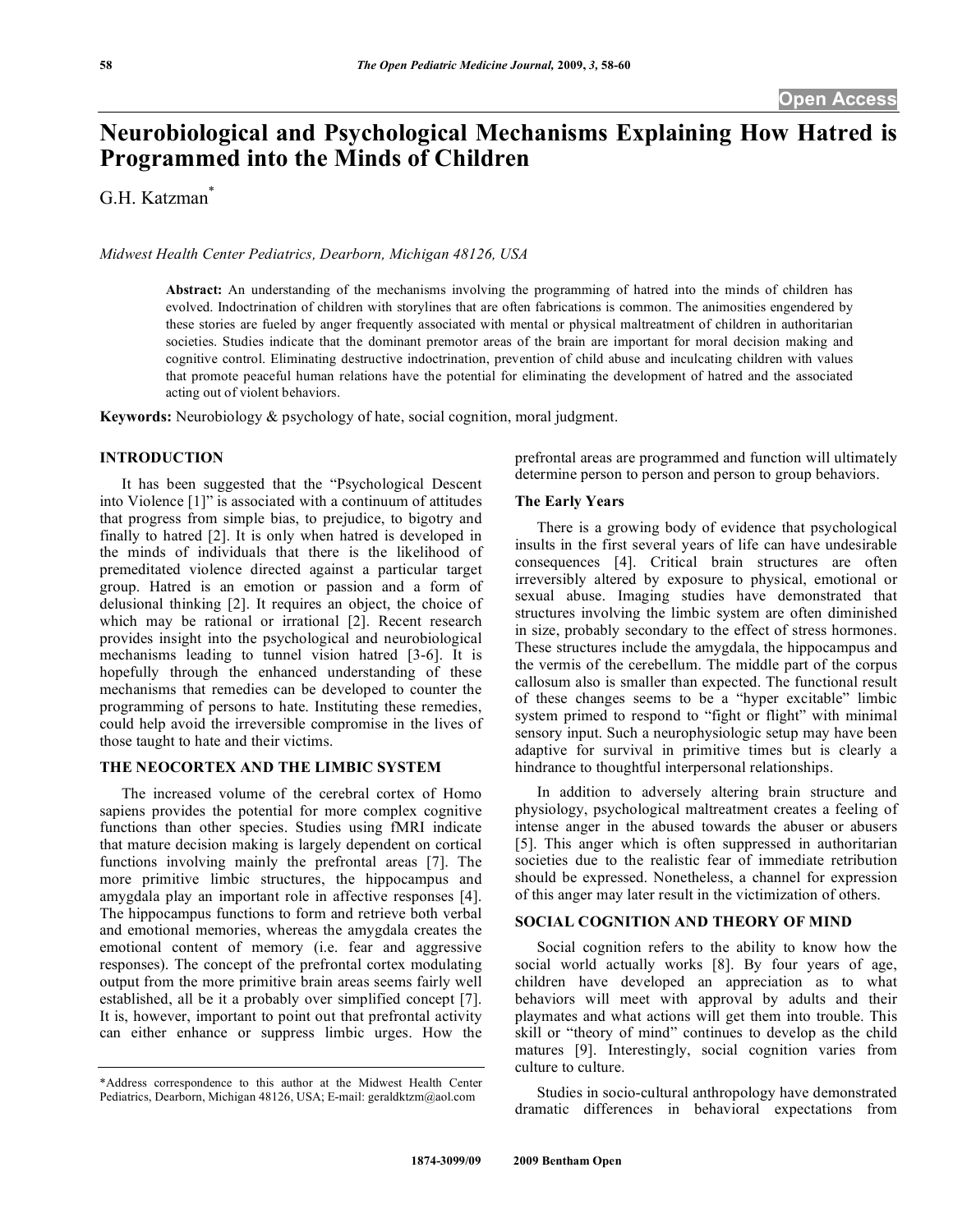members of different societies. For example, the Sambia from New Guinea have been studied extensively [10]. Typically, Sambian boys were separated from their families at an early age. They were placed in a situation where submission to forced homosexuality was demanded. Deviation from this expected behavior, resulted in harsh physical discipline. Empathy was actively discouraged. Young males were also subjected to violent initiation rites. An example of such a rite was nose bleeding, carried out by the thrusting of grass reeds into the initiates' noses by elders. These practices were apparently designed to develop fierce ruthless warriors and "prepare" Sambian boys to function in future heterosexual marriage. This culture continued for hundreds of years, until missionaries intervened to try and modify many of these practices that seemed inhumane. Interestingly, parallels can be seen between the Sambian culture and that of the Spartans of Ancient Greece [11] who are also remembered as great fighters.

 Contrary to Sambian and Spartan societies, there are examples of cultures and traditions that seem to promote "Western" values. Such moral qualities as reverence for the value of all human life, charity, respect for individual differences and peaceful resolution of disputes are examples of the ethical goals of the learning that is transmitted [12, 13]. Usually, positive reinforcement is the main mechanism by which the children in these cultures are assisted to mature in their thinking. Eventually, children so oriented generally become mutually supportive caring human beings who are anxious to contribute to society in the context of their learning. Suppressed anger does not commonly seem to be a motivating emotion in these societies.

#### **SPLITTING AND THE PARANOID SHIFT**

 It is clear from anthropological studies that human beings can be "sold a bill of goods" during growth and development. Stories propagated from childhood are accepted as truth, even though objective observers often marvel at the preposterous nature of some of the "learned" scenarios [14-16]. Should the storyline portray the members of a society as victims of another group, then the stage is set for the full expression of the psychological defense mechanism of splitting [5]. As described by Burdman, splitting has its roots in the buried emotions of childhood trauma. Moreover, splitting is a process "whereby antagonistic feelings toward the parent and toward the individual himself continue as a damned up source of predominately subconscious anger" [5]. Later, this anger is discharged by projection outward onto a socially endorsed target.

 In a concept similar to splitting, Gaylin has described the paranoid shift as an important mechanism for hatred development [3]. The process starts with anger that evolves into "an enduring organization of aggressive impulses toward a person or toward a class of persons" [17]. This hatred is "composed of a habitual bitter feeling and accusatory thought. … The hater is sure that the fault lies in the object of his/her hatred" [17]. This is what has classically been termed projection. However, the term paranoid shift emphasizes the centrality of the false belief component of the process. Apparently, "so long as he believes this, he will not feel guilty for his uncharitable state of mind" [17]. This

lack of guilt allows the hater to act out aggression against the targeted person or group without emotional pain.

# **THE BRAIN IN MORAL JUDGMENT, HATRED AND VIOLENCE**

 According to Eslinger *et al*. "moral judgment is a higher order type of social decision-making that draws heavily on cognitive and emotional empathetic processes" [18]. In their studies using fMRI, moral judgments strongly activated bilaterally the frontopolar cortex (FPC) and the medial frontal gyrus (MFG). The right anterior temporal cortex, lenticular nucleus and cerebellum were also significantly activated but differently from the FPC and MFG. These brain regions were strongly influenced by emotional experience. Thus, there is support for Goleman's concept of the "High Road" and "Low Road" [19]. Specifically, the dominant premotor frontal areas are largely responsible for cognitive control and can override the more primitive implicit limbic system and non-dominant cortical emotional output.

 Viewing a hated face activates several brain areas [6]. These include the medial frontal gyrus, right putamen, bilaterally in the premotor cortex, in the frontal pole and bilaterally in the medial insula. The level of hatred correlates linearly with activity in the right insula, right premotor cortex and the right fronto-medial gyrus. The involvement of frontal areas in the instance of targeted hatred is of interest, since this area is also activated in moral judgments. It does seem that there would be the possibility of programming the dominant frontal areas with information that would inhibit the expression of hatred.

 Individuals who have inflicted physical harm on others have also been studied with fMRI [20]. Murderers were found to have a high incidence of reduced prefrontal activity, suggesting that prefrontal dysfunction may underlie a predisposition to violence. Of interest, is the fact that excessive subcortical activity was most common in patients with a history of intense violent behaviors. So, a situation of reduced "high road" and increased "low road" activity commonly characterizes these perpetrators of violence.

# **NURTURING THE HEALTHY GROWTH AND DEVELOPMENT OF CHILDREN**

It appears that indoctrination to particular scenarios provides the vehicle for hatred that is fueled by dammed up anger from early childhood experiences. That is not to say that the storylines generating various false beliefs could not in and of themselves produce high levels of animosity toward specific individuals and groups. Logically, this present understanding of the pathophysiology of hatred, should lead to initiatives to counter the process.

 Certainly the prevention of childhood psychological, physical and sexual abuse, could contribute to efforts to counter future violent behavior. Unfortunately, there are authoritarian societies where these kinds of mental and physical maltreatments are part and parcel of the culture [21]. Parents, schools and local and national authorities can be implicated as the source of such maltreatment. Changing the modus operandi of these individuals and agencies to more emotionally supportive functions would seem critical. Suggestions as to who should identify these problems and